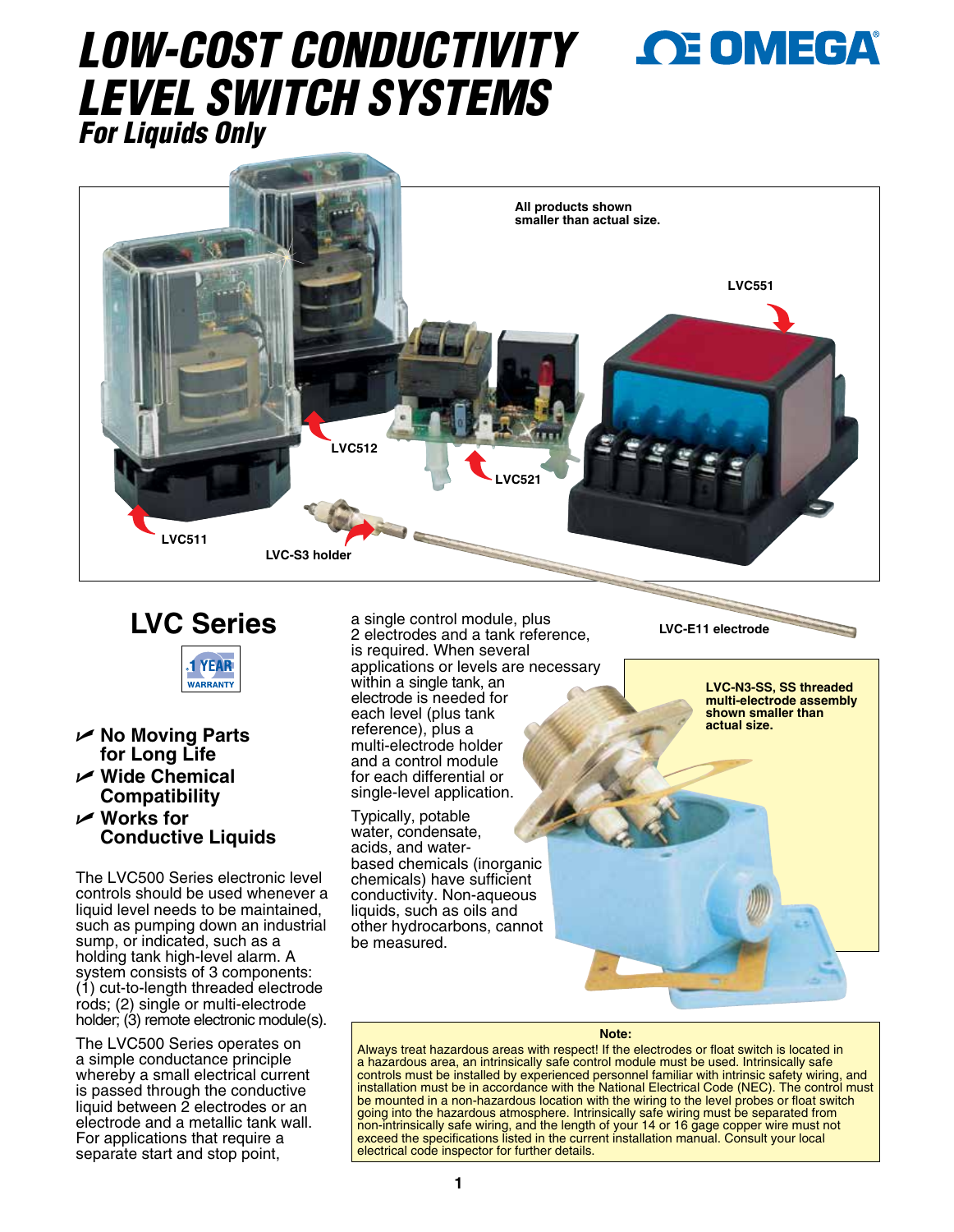## *Electronics Modules Mounting Assemblies*

U **SPDT Relay Output** U **Fully Field Selectable** U **Transparent Case for Viewing Relay Status**

- Low-voltage probe circuit
- SPDT relay output
- Interface to pumps, valves, or alarm systems
- Field-selectable latching/ non-latching operation
- Field-selectable high/low alarm, pump-up/pump-down

## **LVC510 Series:**

- See-through Lexan® case for viewing relay status LED
- Plug-in module, socket included • Screw terminal connections for easy wiring

## **LVC512 Model:**

- Field-settable sensitivity to match a variety of liquids
- Required for distilled water (1 MΩ max)

## **LVC521 Model:**

- Open circuit board construction
- Low cost, OEM style
- Spade terminal connections
- Designed to mount on  $\frac{1}{16}$ " backplate with supplied plastic standoffs
- Relay status LED

## **LVC550 Series:**

- Intrinsically safe
- Approved for Class I and II, Division 1, Groups A through G
- 8 A relay output
- LVC551: FM approved LVC552: UL approved
- Can be used with any non-powered switch closure

## **Electronics Operation Direct Mode Single-Level Service:**

## **Single-Level Service:**

For high or low alarms or cutoffs. When the liquid rises to the electrode on terminal H, the control energizes, changing the state of the load contacts. The control remains energized until the liquid level recedes below electrode on terminal H. The control then de-energizes, returning load contacts to original state.



## **Differential Service:**

For fill or drain applications. When the liquid rises to the electrode on terminal H, the control energizes, changing the state of the load contacts. The control remains energized until the liquid level recedes below electrode on terminal L. The control then deenergizes, returning load contacts to original state.

## **Inverse Mode:**

Control energizes with power, changing the state of the load contacts. All other responses are the opposite of the response given by direct-mode operation. Inverse mode is normally used for pump-up or high-level alarm applications.

## **SPECIFICATIONS**

**Supply Voltage:** 102 to 132 Vac (110 to 132 Vac for LVC552), 50/60 Hz standard; 240 and 24 Vac optional) **Ambient Temperature:**  -40 to 65°C (-40 to 150°F)

**Switch-Point Hysteresis:** 1.6 mm  $(\pm\frac{1}{16})$ Relay Time Delay: 1/2 second delay on

rising level *See chart below for additional information.*

#### **Electronic Modules**

**LVC-E11 electrode**

## **MOUNTING ASSEMBLIES**

#### **Single Electrode:**

The LVC-S Series comprises single electrode holders with exposed connection. UL-approved rubber boots are available for connection protection. **Shipping Weight:** 

LVC-S unit, 170 g (6 oz) **Overall Length:** 82.6 mm (3.25") **Multiple Electrodes:**

The LVC-N and LVC-F mounting assemblies feature a gasketed, epoxy-coated, die-cast aluminum junction box, and include the proper number of electrode holders. *See chart below for additional information.*

#### **Electrodes**

The LVC-E electrodes come standard in 316 SS, but are available in a wide range of materials. Electrodes thread into couplings on LVC-S, LVC-N, and LVC-F mounting assemblies.

**Electrode Diameter:** 6.35 mm (¼");<br>¼" thread length ⁄4" thread length

#### **Electrode Weight:**

0.25 g/mm (0.167 lb/ft)

| <b>LVC</b>                    | <b>Power</b>       |             | Dimensions: mm (inch) | <b>Shipping Weight</b> |          |  |
|-------------------------------|--------------------|-------------|-----------------------|------------------------|----------|--|
| <b>Model</b>                  | <b>Consumption</b> | н           | W                     |                        | $g$ (oz) |  |
| 511                           | 4.5 W              | 88.9 (3.5)  | 50.8(2)               | 58.7 (2.31)            | 487 (20) |  |
| 512                           | 4.5 W              | 88.9 (3.5)  | 63.5(2.5)             | 66.7 (2.62)            | 487 (20) |  |
| 521                           | 4.5 W              | 34.9 (1.37) | 63.5(2.5)             | 55.6 (2.19)            | 487 (20) |  |
| 551                           | 4.0 W              | 54(2.12)    | 85.7 (3.37)           | 111.2(4.18)            | 765 (27) |  |
| 552                           | 1.7W               | 54(2.12)    |                       | 85.7(3.37) 111.2(4.18) | 765 (27) |  |
| Aultinla Elaatrada Aanamhlian |                    |             |                       |                        |          |  |

#### **Multiple Electrode Assemblies**

|                    | No. of            | <b>Housing Dimensions: mm (inch)</b> | <b>Housing</b> |            |                     |
|--------------------|-------------------|--------------------------------------|----------------|------------|---------------------|
| <b>LVC Model</b>   | <b>Electrodes</b> | н                                    | W              |            | <b>Conduit Size</b> |
| <b>NX-BR/FX-BR</b> |                   | 57.2 (2.25)                          | 57.2(2.25)     | 57.2(2.25) | $\frac{1}{2}$ NPT   |
| <b>NX-BR/FX-BR</b> | $2$ to 4          | 82.6 (3.25)                          | 82.6 (3.25)    | 60.4(2.37) | $\frac{1}{2}$ NPT   |
| <b>NX-BR/FX-BR</b> | 5 to 7            | 101.6(4.0)                           | 101.6(4.0)     | 63.5(2.5)  | $\frac{3}{4}$ NPT   |